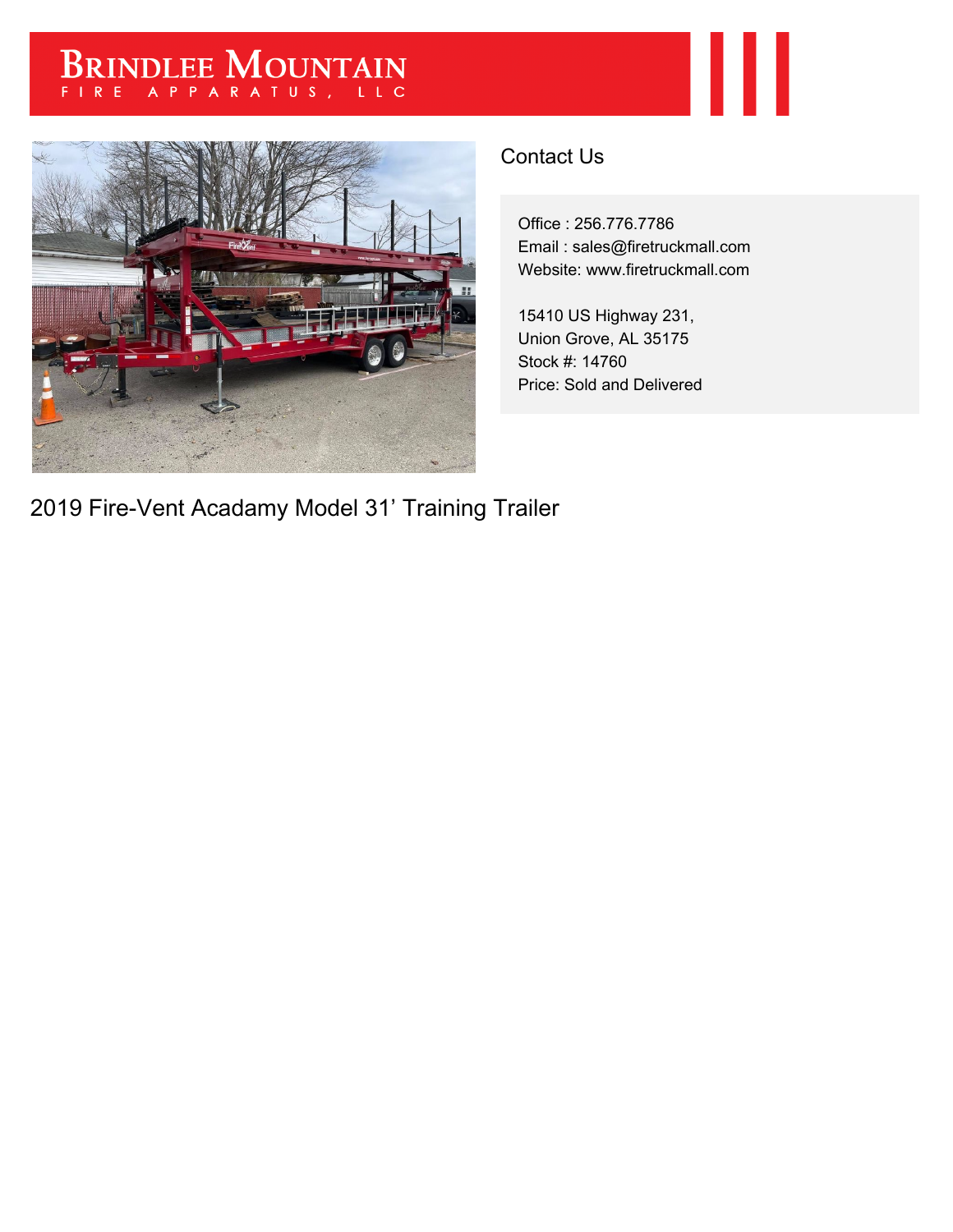O 2019 Fire-Vent Acadamy Model 31' Training Trailer

O Other Chassis

O Additional equipment not included with purchase unless otherwise listed.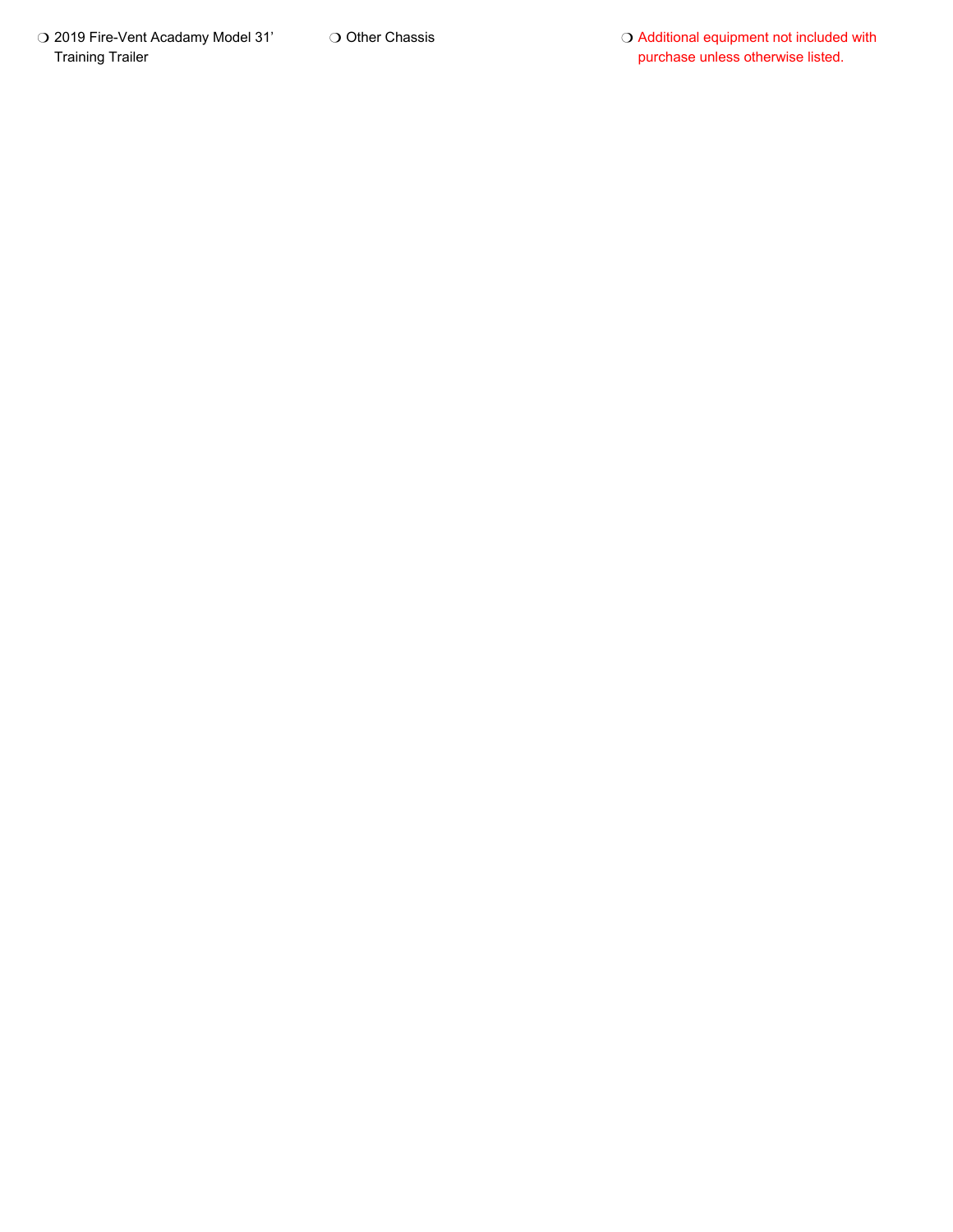$\Omega$ 

Steel construction Trailer custom made and integrated with prop. Aluminum diamond plate sides. Sprayed on heavy duty "Scorpion" bed liner. All LED warning and signal lighting. 6K tandem axles with electric brakes on each. Aluminum 8 lug wheels. Steel belted 10 ply tires. Spare tire included. Bumper pull hitch with adjustable height, ball or pintle standard, gooseneck available. BlueOx SwayPro weight distribution hitch. 7 pin electrical connection to tow vehicle. 12K tongue jack with drop leg, hydraulic tongue jack available. 8K side jacks (outriggers) with drop legs. 110v shoreline built into the frame of trailer Standard paint color "cobalt red" (custom colors available) Accessory parts that are attached to the trailer are all powder coated. "Big Foot" outrigger pads with slid-in storage trays. Specifications & Features, all models: Weight unladen approx 9,400lbs. Load capacity approx 2,600lbs. Gross weight capacity 12,000lbs Tongue weight approx 1,000lbs Overall length 31ft. 24'x12' roofing platform Width- (closed transport position) 8ft. Height- (closed transport position) 10ft 6in. Roofing platform height 9ft (flat position) Rub rail and anchor tie off around the perimeter of platform. Variable pitch, flat to 12/12 (hydraulically controlled) 12v hydraulic system standard.